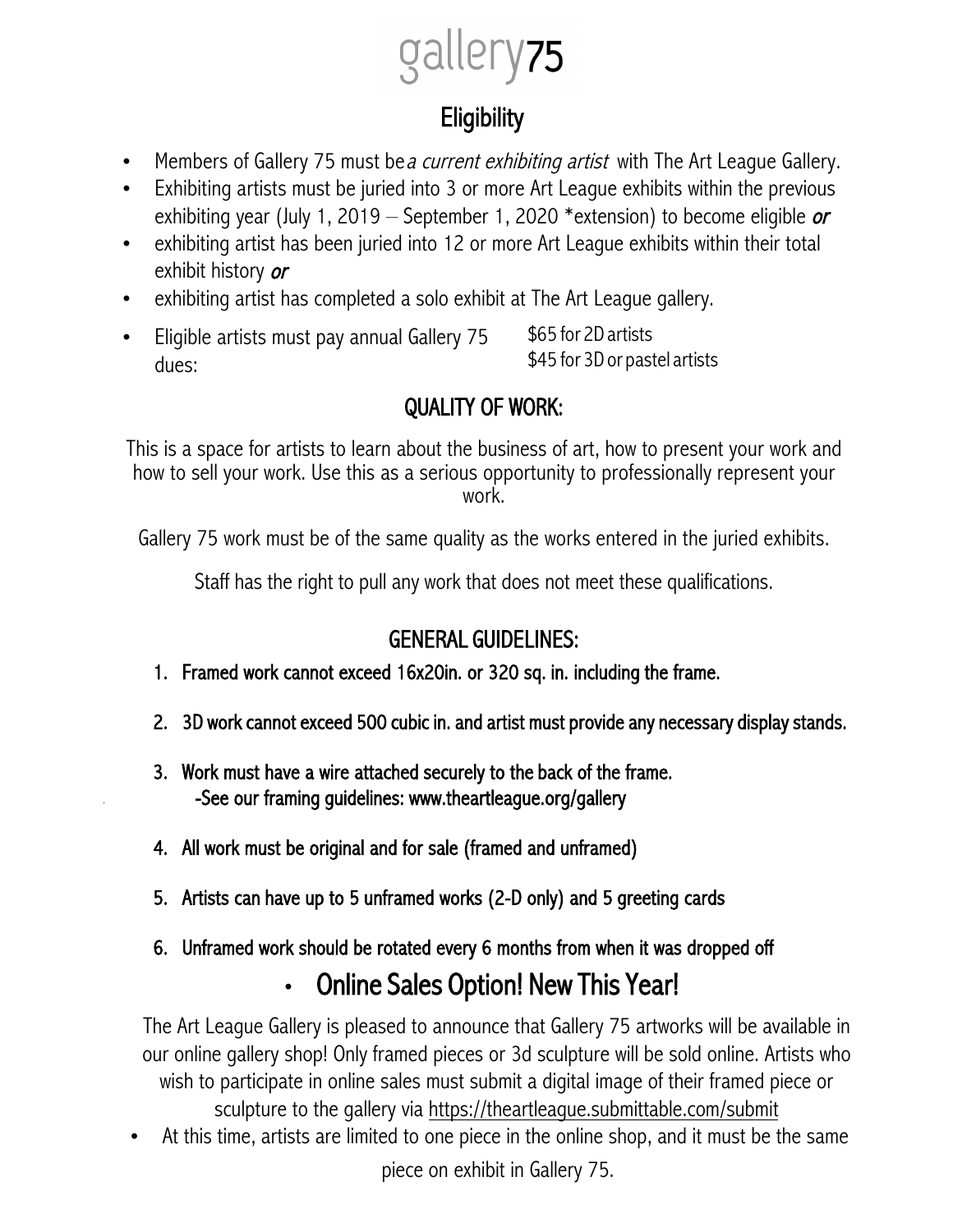# DROP-OFF:

When you bring in your work, it must be turned in with a Gallery 75 label, taped lightly to the front of the piece, or somewhere visible. Unframed work may be dropped off at any time. Framed work/sculpture must be dropped off on designated days, when the exhibiting session is changing over.

During designated drop-off days, framed work and sculptures must have a **duplicate label** that will be left for staff to do bulk data entry. Unframed work does not need a second label.

Tips! Labels can be found on our website and in the Gallery- we can also email them to you!

Labels can be filled out at home to make drop-off easier!

Artists can have a friend or family member drop off work for them.

Staff adds an official printed label to all Gallery 75 pieces that includes the artist name, info, price, etc.

#### Wall space is limited and we prefer to have all the work ready when we install the exhibit!

## PICK-UP:

Take home any 'expired' pieces - be sure to sign out your work!

On designated pick-up days, artists may remove their work from the wall and sign the piece out on the Gallery 75 sign-out sheet. Staff will be there for assistance. Framed pieces and sculpture should be changed during this time. Unframed work can be swapped any time. Framed pieces can be replaced when sold.

When work is not picked up, it is kept in our storage closet, please check there for your work if you can't find something. Emails will be sent out to those with work in the closet.

Sign-out sheets will be found in the Gallery. If you forget to sign-out your work, please email us so we can update your inventory! Artist are encouraged to keep track of their own inventory- but, please email us if you have any questions about your work in Gallery 75 (gallery@theartleague.org)

All hanging work and sculptures are removed at the end of the exhibit period.

If you want to leave the same piece up, you must make a request (call or email) so we can make a note to keep the work up for the next session. Otherwise, the work will be moved to our storage.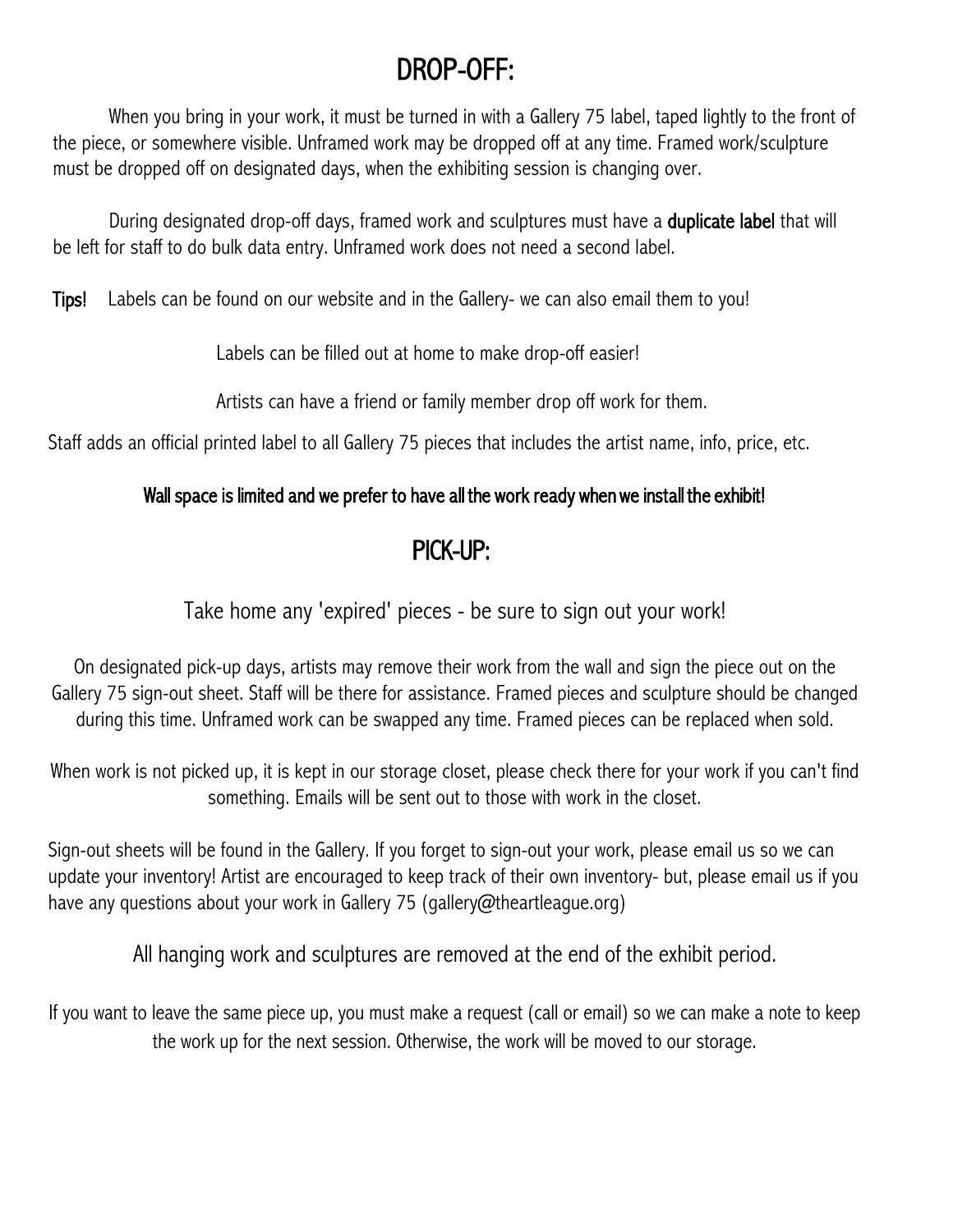### UNFRAMED WORK:

2-D Artist may have up to 5 unframed works in "the bins" - standard sizes are encouraged, and must be matted with foam core on the back, ready to frame. No cardboard.

We also allow artists to have up to 5 original greeting cards for sale (5x7 max size, lower price point)

All unframed work must have a protective wrap

-shrink-wrapping is provided by the Art League Store -cellophane sleeves sold online www.clearbags.com www.uline.com Work should look clean and professional, please no scotch tape -matted with foam core -artist can attach a business card on the back and/or artist bio

Unfortunately, we do not allow unframed pastel due to the delicate nature of the medium.

Please update unframed work every 6 months- staff will take work out that is expired and contact artists to pick up the work, if not replaced.

All work *must be in your juried medium* (ex. watercolor only, photography only) Paintings on panels don't need a mat, but can be mounted on a piece of foam core that is slightly larger than the piece itself to prevent damage.

Greeting cards follow the same guidelines and should be no larger than 5x7in.

-5 individual cards or 1 set of 5

-cards must be housed in protective plastic sleeve

-artists can swap greeting cards for new ones any time

-price should not exceed \$20 (depending on the work)

-average cards sold are priced between \$5-\$15

-no reproductions

# SALES:

-Commission amount is the same as the monthly exhibits (60% goes to artist)

-Checks are mailed out the following month after the sale

-When work is sold, artists can replace it with a new piece... We will contact you when a piece sells! Please be sure we have a current phone/email for you

-Please let us know immediately if we need to update your home address